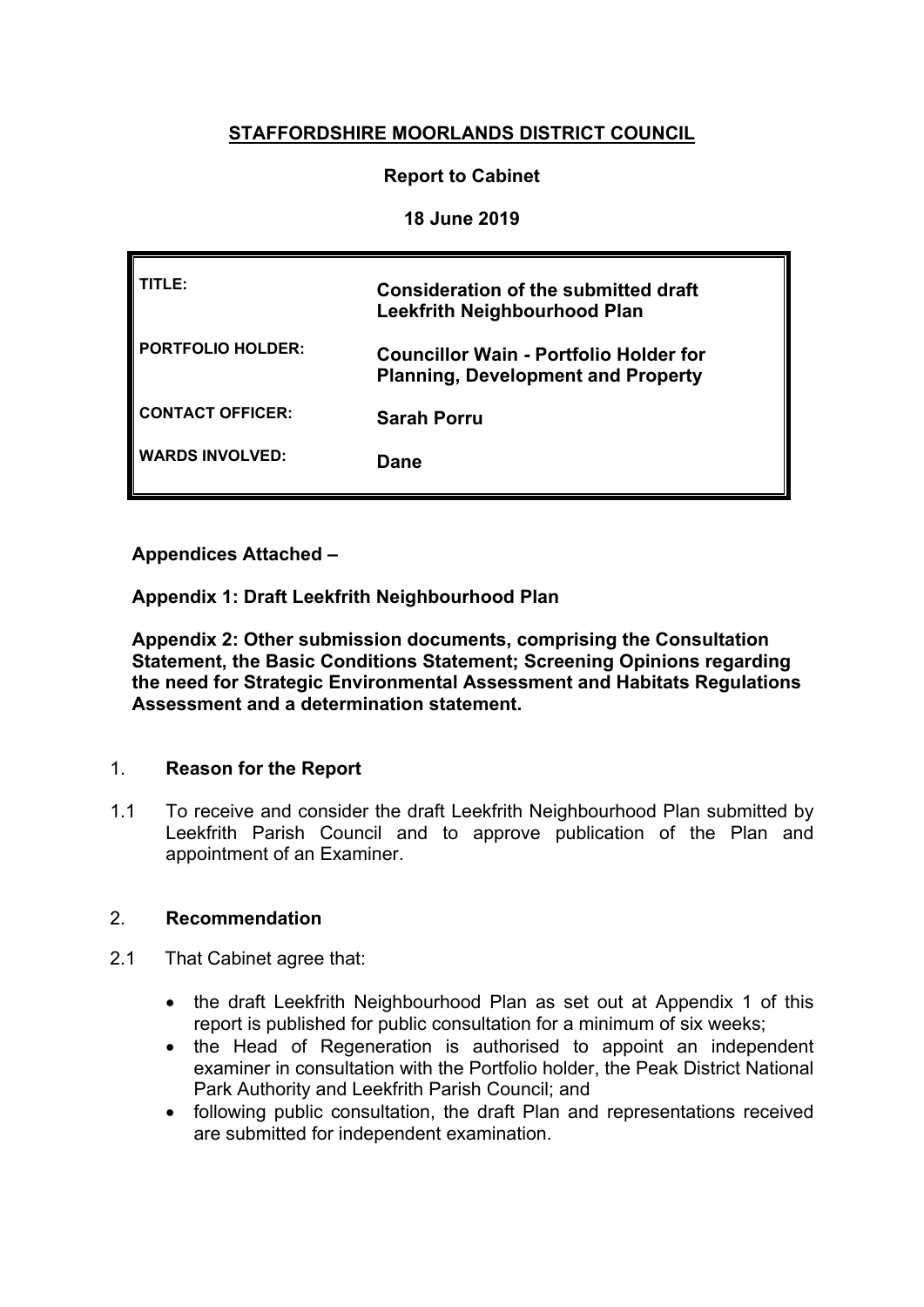# 3. **Executive Summary**

- 3.1 Leekfrith Frith Parish Council has submitted its draft Neighbourhood Plan and accompanying documents to the District Council and the Peak District National Park Authority. Before the Plan can be taken forward for publication and examination, the District Council is required to check that the submitted Neighbourhood Plan has followed the proper legal process and that the plan has met the legal requirements for consultation and publicity.
- 3.2 Leekfrith Parish Council carried out public consultation on the draft plan between 31st January and 21st March 2018, prior to submitting the plan to the two local planning authorities. A Consultation Statement at Appendix two sets out an account of the consultation, providing details of people and organisations consulted; how they were consulted; a summary of the main issues and concerns raised; and a description of how the issues have been addressed.
- 3.3 The Neighbourhood Plan is considered to have met the legal requirements for consultation and publicity.
- 3.4 A Neighbourhood Plan must meet certain "basic conditions" before it can proceed to referendum. These conditions are set out in paragraph 7.10 of this report. A Basic Conditions Statement has been prepared by the Parish Council and submitted with the Plan (included at Appendix 2) to demonstrate how the draft Plan meets each of the basic conditions.
- 3.5 The Basic Conditions Statement includes opinions received from the Environment Agency, Historic England and Natural England that no further assessment of the draft Plan is required in order for the plan to be compatible with EU obligations for Strategic Environmental Assessment and Habitats Regulations Assessment.
- 3.6 The District Council is also required to consider the draft Plan against statutory requirements set out in paragraph 6 of Schedule 4B of the Town and Country Planning Act 1990 (as amended). The requirements, and details of the Neighbourhood Plan's compliance, are set out from paragraph 7.13 of this report.
- 3.7 Preparation and submission of the draft Leekfrith Neighbourhood Plan is considered to have followed the required legal process.
- 3.8 Since the Leekfrith Neighbourhood Plan area also falls within the local planning authority area for the Peak District National Park (PDNP), the draft neighbourhood plan is going through a similar consideration process via the PDNP.
- 3.9 Should the District Council and the Peak Park be satisfied that the proposed Neighbourhood Plan can be taken forward, the two authorities are required to issue notification that the Plan has been received, publicise the draft Neighbourhood Plan for a further minimum six week period of consultation and appoint an independent examiner.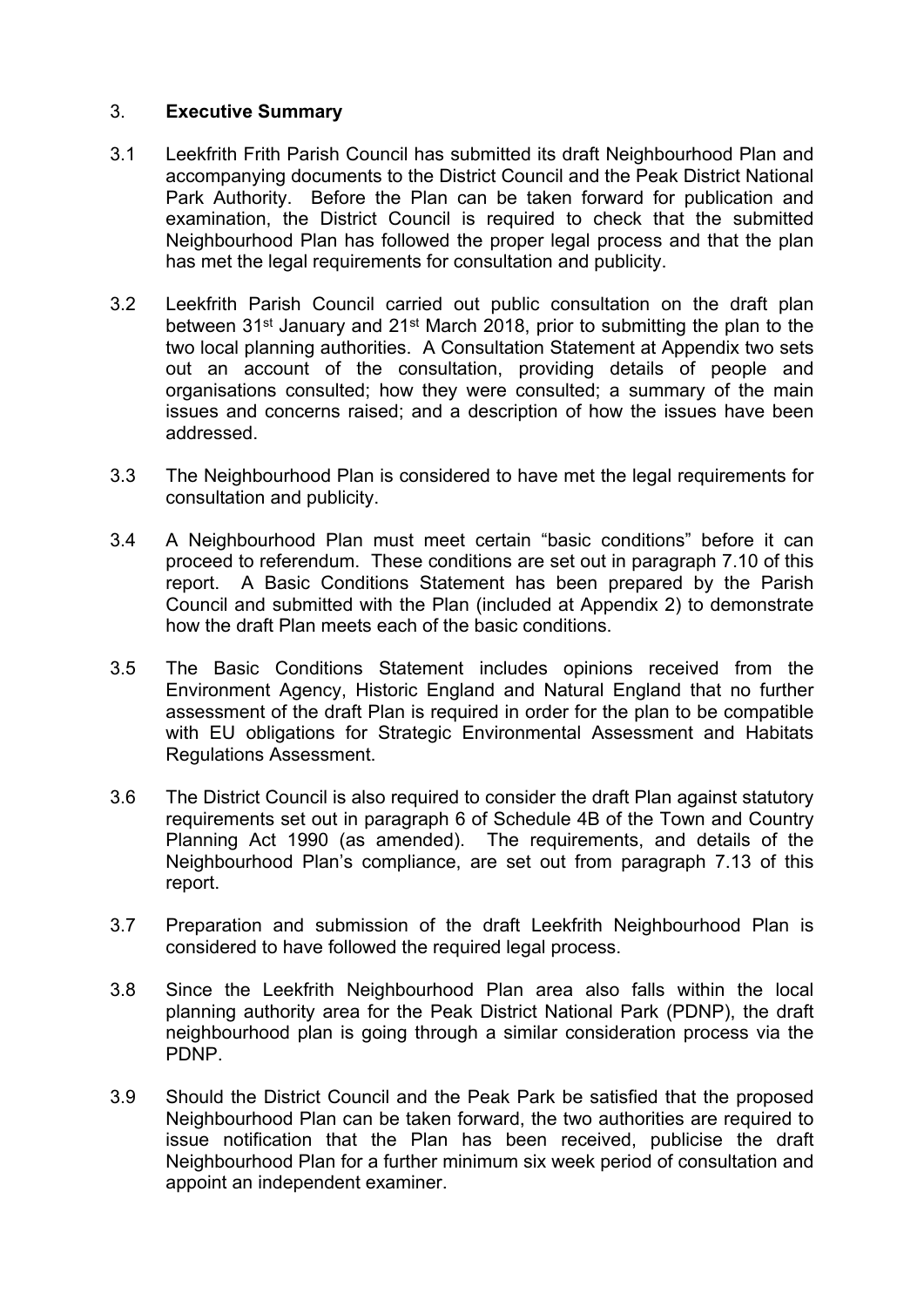3.10 Cabinet's approval is also sought for this to be undertaken and for the draft Plan and its associated documents, plus consultation representations to be submitted to the appointed examiner for independent examination.

# 4. **How this report links to Corporate Priorities**

4.1 Given the broad nature of Neighbourhood Planning, there will be direct implications for all of the Council's corporate priorities.

# 5. **Alternative Options**

5.1 On the basis of the assessment of the draft Neighbourhood Plan and accompanying documents, to find that the proposal does not comply with the criteria for a neighbourhood plan and thus to recommend that the plan is not taken forward for publication and examination. **Not Recommended.** If Councillors were minded to refuse the submitted Neighbourhood Plan, the authority is required to notify the Parish Council of the reasons for the refusal and to publicise its decision. This will result in a delay to the Neighbourhood Development Plan timetable.

### 6. **Implications**

6.1 Community Safety - (Crime and Disorder Act 1998)

None directly.

6.2 Workforce

None directly.

6.3 Equality and Diversity/Equality Impact Assessment

This report has been prepared in accordance with the Council's Diversity and Equality Policies.

6.4 Financial Considerations

The main financial considerations will result from:

- Cost of examination (estimated £8,000).
- Cost of referendum (estimated £10,000).

The Council is eligible for Neighbourhood Planning New Burdens funding – paid by MHCLG for supporting progression of Neighbourhood Plans. The 2018/19 claims criteria allow grant payment of £20,000 to be claimed once a date is set for a referendum, following a successful examination. Details of financial support for neighbourhood planning in 2019/20 have yet to be released.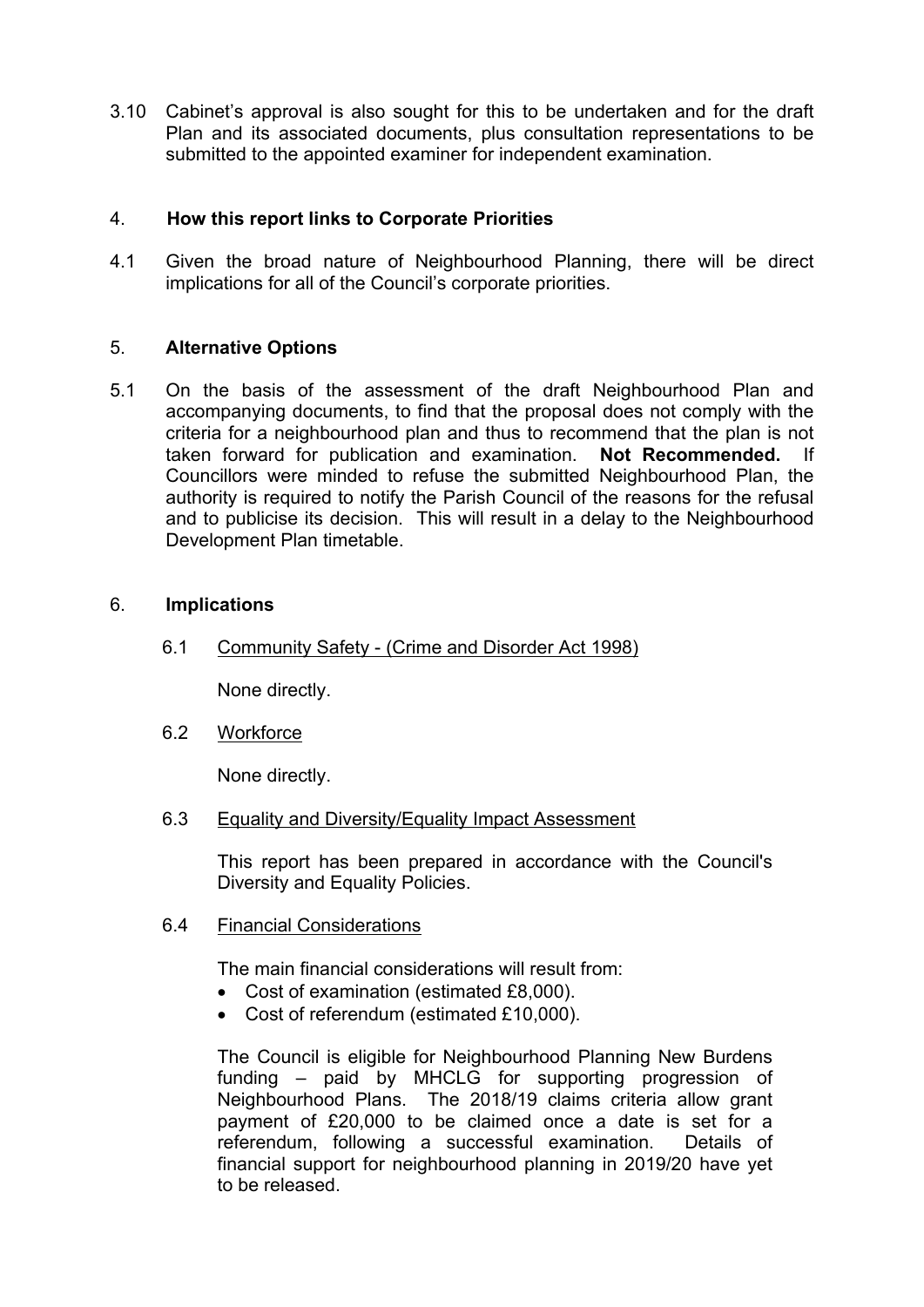## 6.5 Legal

Neighbourhood Planning (General) Regulations 2012 Part 5 govern preparation of Neighbourhood Development Plans. Regulation 15 sets out the requirements for submission of plan proposals. Regulation 16 sets out requirements for publicising a plan proposal and Regulation 17 provides requirements for submission of a plan proposal to examination. The Localism Act 2011 Schedule 9 amends the Town and Country Planning Act 1990 with Schedule 4B, paragraph 6 of which sets out the criteria that a Local Planning Authority must consider when assessing a neighbourhood plan and paragraph 8 provides the basic conditions.

### 6.6 Sustainability

Planning Practice Guidance advises that Neighbourhood Plans, Supplementary Planning Documents, the Statement of Community Involvement, the Local Development Scheme and the Authority Monitoring Report are excluded from the requirement for a sustainability appraisal. The Local Plan has been subject to a sustainability appraisal, it is not considered necessary to repeat this assessment of policies in the Neighbourhood Plan. Neighbourhood plans may require Strategic Environmental Assessment (SEA), but only where there are potentially significant environmental effects. It is the opinion of the SEA consultation bodies that the Leekfrith Neighbourhood Plan would not have any significant effects in relation to any of the criteria set out in Schedule 1 of the SEA Regulations.

### 6.7 Consultation

The draft Leekfrith Neighbourhood Plan has been subject to a six week period of pre-submission public consultation. The revised plan will be published for a further minimum period of six weeks to seek representations.

#### 6.8 Risk Assessment

Risks are identified in the report.

### Dai Larner **Executive Director (Place)**

| <b>Web Links</b><br>and<br><b>Background</b> | Location                         | <b>Contact details</b> |
|----------------------------------------------|----------------------------------|------------------------|
| <b>Papers</b>                                |                                  |                        |
| Leekfrith                                    | www.leekfrithparishcouncil.btck. | Joanna Bagnall         |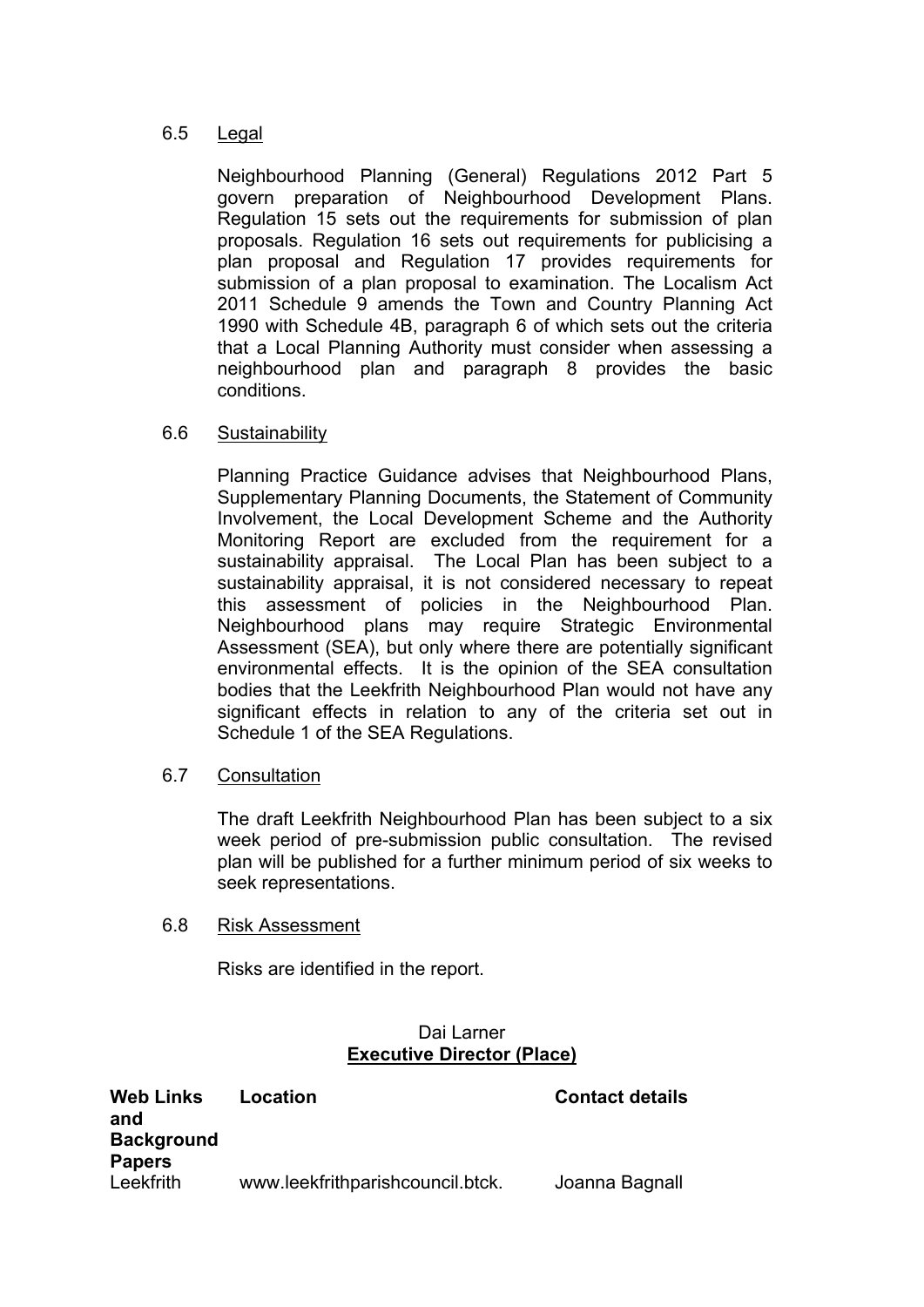Parish Council co.uk/LeekfrithNeighbourhoodPlan joanna.bagnall@highpeak.gov.uk

- 7. **Detail**
- 7.1 Neighbourhood planning was introduced through the Localism Act 2011. It enables communities to develop planning policies that will become part of the statutory development plan for their area. Neighbourhood planning is delivered by Town or Parish Councils for their 'neighbourhood area', in this case, the parish of Leekfrith.

## **Leekfrith Neighbourhood Plan – progress to date**

- 7.2 The draft Leekfrith Neighbourhood Plan is attached as Appendix 1.
- 7.3 The Leekfrith Neighbourhood Plan Area was designated in March 2015. The designation was made jointly by the District Council and the Peak District National Park Authority as the Parish lies within both local planning authority areas.
- 7.4 In May 2016 a postal survey questionnaire was sent to every household in the parish, a 25% response rate was achieved. A drop in day event was held in October 2016 to enable parishioners to see proposals and to ask questions about the emerging plan and further consultation events were held as the plan was finalised.
- 7.5 The formal stage of public consultation, prior to submission to the District Council, and as set required by Regulation 14 of the Neighbourhood Planning (General) Regulations 2012, was undertaken by Leekfrith Parish Council between 31<sup>st</sup> January and 21<sup>st</sup> March 2018. As a result of the pre-submission consultation, a number of amendments were made to the draft Plan.

#### **Summary of draft Plan: vision, planning policies and site allocations**

- 7.6 The draft Leekfrith Neighbourhood Plan sets out a vision to help to maintain, enhance and secure the longevity of the community in the Leekfrith Parish. The Plan comprises four policies described below.
- 7.7 Policy 1Redevelopment of Upper Hulme Mill: supports a mixed use scheme on this small industrial site in the Peak District National Park to include provision of new homes and light industrial units. Policy 2 supports the temporary renting of ancillary holiday accommodation on the general rented market subject to a number of criteria being met. Policy 3 seeks to control parking on narrow roads throughout the Parish via the requirement for a transport statement. Policy 4 identifies the use of a small site for overspill car parking at the Roaches for up to 28 days per calendar year.

#### **Submission documents**

7.8 In line with Neighbourhood Planning Regulations, the Parish Council has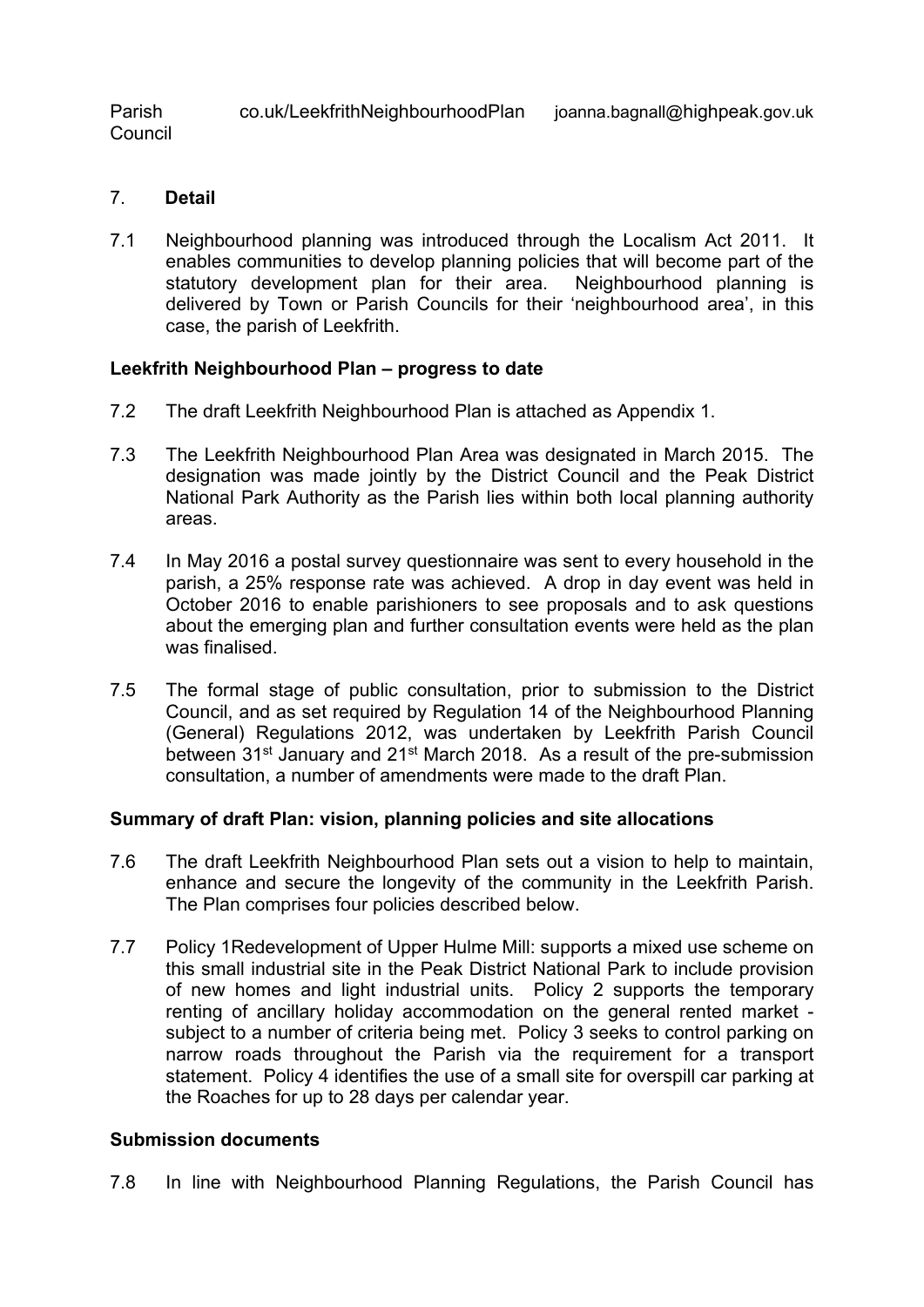prepared a Consultation Statement for submission to the District Council alongside their plan (Appendix 2). This Statement is required to include:

- details of people and organisations consulted;
- how they were consulted;
- a summary of the main issues and concerns raised:
- a description of how these issues and concerns were considered and addressed in the proposed Neighbourhood Plan.
- 7.9 Neighbourhood Plans must meet certain basic conditions before they can proceed to referendum. Whether or not the draft Plan has met these conditions must be checked by the District Council and will be tested through the independent examination. A Basic Conditions Statement - prepared by the Parish Council and submitted with the Plan (Appendix 2) - is required to demonstrate how the draft Plan meets each of the "basic conditions".
- 7.10 The basic conditions for a Neighbourhood Plan are that it must:
	- have appropriate regard to national policy:
	- contribute to the achievement of sustainable development;
	- be in general conformity with the strategic policies of the development plan (this is the adopted Core Strategy with weight to be given to the policies in the emerging Local Plan);
	- be compatible with EU obligations, including human rights requirements.
- 7.11 As part of the District Council's duty to check conformity of the draft Plan with the basic conditions, screening assessments have been prepared to determine whether a Strategic Environmental Assessment (SEA) of the Plan is required under the Environmental Assessment of Plans and Programmes Regulations and whether a Habitat Regulations Assessment (HRA) of the Plan is required under the EU Habitats Directive. Screening reports have been sent to the statutory consultation bodies: Historic England, Natural England and the Environment Agency for their opinion.
- 7.12 The Basic Conditions Statement includes the opinions received from the consultation bodies in support of the conclusion that the preparation of a Strategic Environmental Assessment is not required in support of the Plan. Natural England also agrees with the screening report's conclusions that the Leekfrith Neighbourhood Plan would not be likely to result in a significant effect on any European Site either alone or in combination and therefore no further assessment work under the Habitats Regulations would be required.

## **Council's role and procedural steps**

7.13 A local planning authority must satisfy itself that a draft neighbourhood plan submitted to it for independent examination complies with all the relevant statutory requirements. In particular the District Council is required to consider the draft Plan against the statutory requirements set out in paragraph 6 of Schedule 4B of the Town and Country Planning Act 1990 (as amended). The requirements, and details of compliance with them, are set out below.

## **Test 1: Is this a repeat proposal?**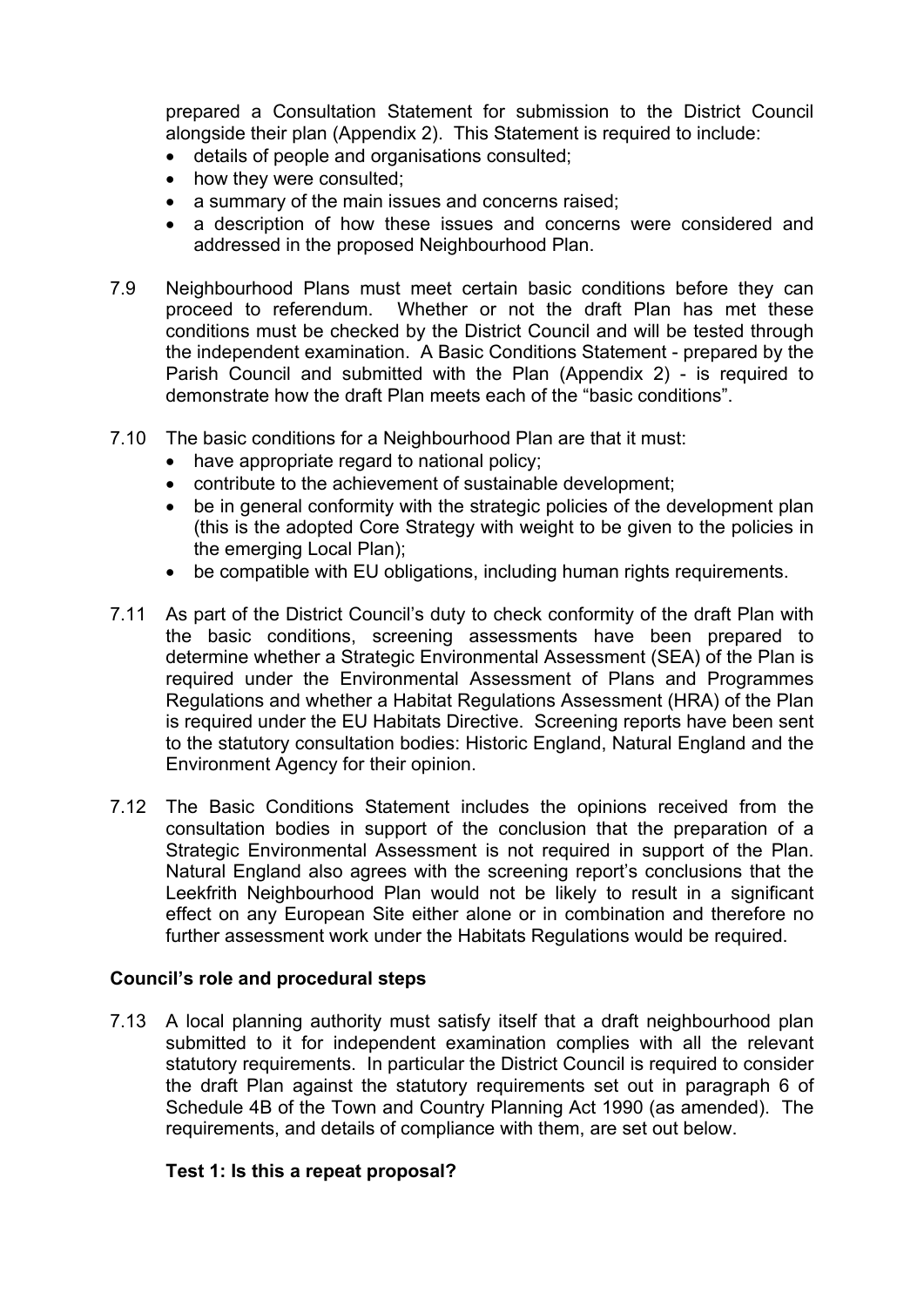- 7.14 Town and Country Planning Act 1990 Schedule 4B, Paragraph 5 (as amended): The District Council can decline to consider a plan proposal if it is considered to be a "repeat" proposal. To qualify as a repeat proposal, the following should have taken place:
	- 1. the authority has refused the same or similar proposal within the previous two years; or
	- 2. a referendum relating to the proposal that is the same as, or similar, has been held and 50% or under of those voting, voted in favour; and
	- 3. the authority considers that there has been no significant change in national policy or local strategic policy since the refusal or referendum.
- 7.15 The Leekfrith Neighbourhood Plan is not a repeat submission**.**

# **Test 2: Is the Parish Council authorised to act?**

- 7.16 Town and Country Planning Act 1990 Schedule 4B, Paragraph 6 (2)(a) and Section 61F: A Parish Council is authorised to act in relation to a neighbourhood area if the neighbourhood area consists of, or includes the whole or any part of the area of the Council.
- 7.17 Leekfrith Parish Council is the qualifying body for the purposes of preparing a neighbourhood plan.

## **Test 3: Does the proposal comply with other relevant provisions made under Section 61F?**

- 7.18 Town and Country Planning Act 1990 Schedule 4B, Paragraph 6 (2)(b) and Section 61F: sets out other relevant provisions in relation to designation and authorisation to act.
- 7.19 Leekfrith Parish was designated as the Neighbourhood Area by the District Council and the Peak District National Park Authority in March 2015. The Leekfrith Neighbourhood Plan complies with other relevant provisions made under Section 61F.

# **Test 4: Has the Qualifying Body submitted all required accompanying documents?**

- 7.20 Town and Country Planning Act 1990 Schedule 4B, Paragraph 6 (2)(c) and Regulation 15 of the Neighbourhood Planning (General) Regulations (as amended) require that where a Parish Council submits a plan proposal to the District Council, it must include:
	- A map or statement identifying the area to which the plan relates;
	- The Consultation Statement;
	- The proposed Neighbourhood Development Plan; and
	- The Basic Conditions Statement.
	- EITHER an environmental report prepared in accordance with Paragraph (2) and (3) of Regulation 12 of the Environmental Assessment of Plans and Programmes Regulations 2004) OR a Statement of Reasons for determination under Regulation 9(1) of the Environmental Assessment of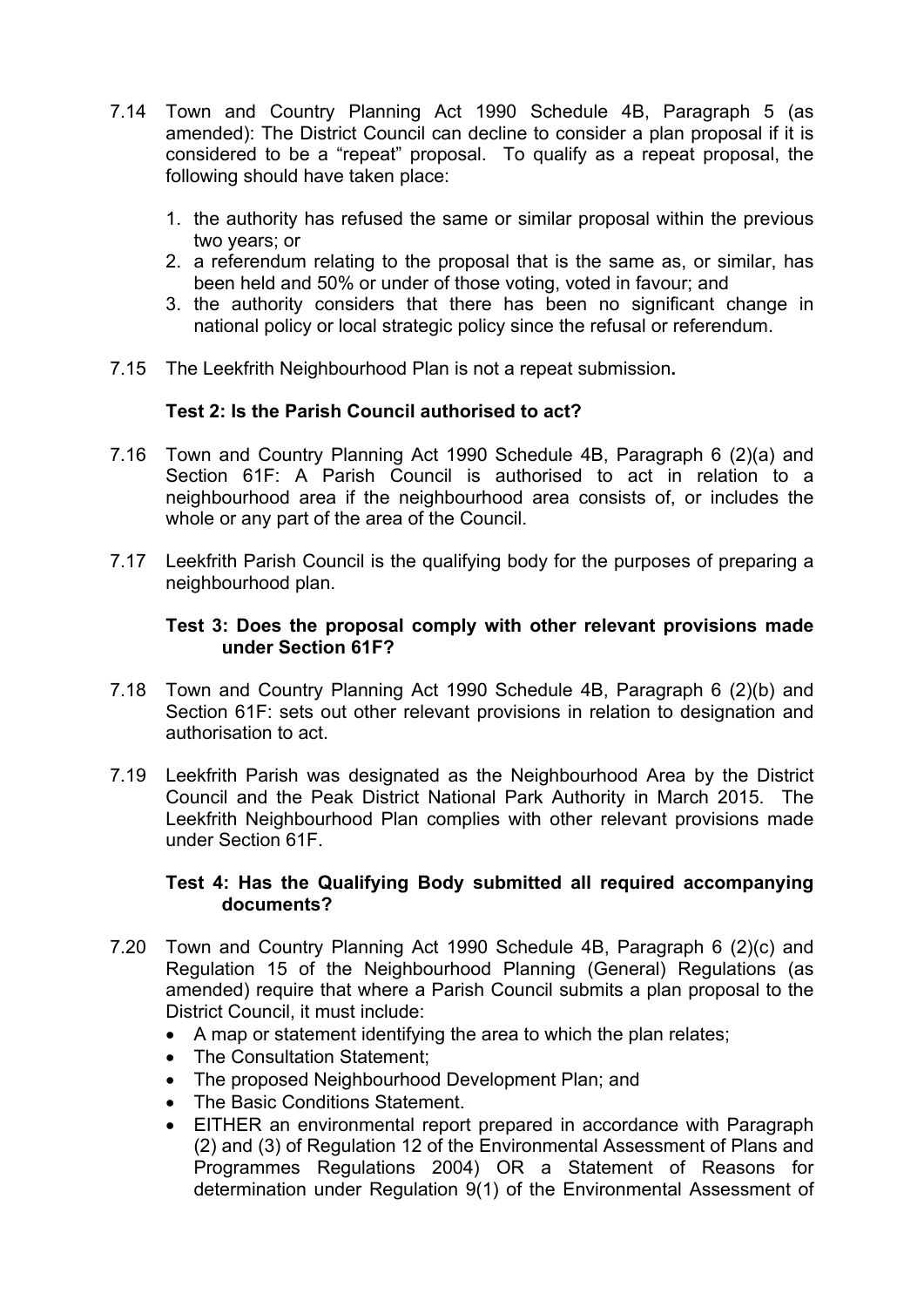Plans and Programmes Regulations 2004 that the Plan is unlikely to have significant environmental effects.

- Where required, information to enable appropriate environmental assessments such as SEA or HRA.
- 7.21 The above items are attached as Appendices 1 and 2 and considered below.
- 7.22 The map of the designated neighbourhood area is shown on page 5 of the Basic Conditions Statement.
- 7.23 A Consultation Statement has been submitted. It includes details of people and organisations consulted; how they were consulted; a summary of the main issues and concerns raised; and a description of how these issues and concerns were considered and addressed in the proposed Neighbourhood Plan.
- 7.24 The District Council received the submission Neighbourhood Plan on 5<sup>th</sup> March 2019.
- 7.25 A Basic Conditions Statement has been submitted. In the first instance it is the role of the Examiner to determine whether the Plan meets the Basic Conditions.
- 7.26 The statutory consultees were consulted for a 6 week period from  $25<sup>th</sup>$  July 2018 and concluded on the basis of the SEA and HRA screening assessments that the Leekfrith Neighbourhood Plan would not have any significant effects in relation to any of the criteria set out in Schedule 1 of the SEA Regulations. The Peak District National Park Authority provided a determination to this effect dated June 2019. It was also agreed that the Neighbourhood Plan would not be likely to result in a significant effect on any European Site either alone or in combination and therefore no further assessment work under the Habitats Regulations would be required.

## **Test 5: Has the Parish Council undertaken the correct procedures in relation to consultation and publicity?**

7.27 Town and Country Planning Act 1990 Schedule 4B, Paragraph 6 (2)(d) and Regulation 15 (2) of the Neighbourhood Planning (General) Regulations 2012 (as amended) set requirements for the scope of pre-submission consultation. The submitted Consultation Statement provides evidence of compliance with these requirements.

### **Test 6: Does the plan meet the definition of a Neighbourhood Development Plan?**

7.28 The Planning and Compulsory Purchase Act 2004 Section 38A (2) (as amended) provides the definition of a Neighbourhood Development Plan: A plan which sets out policies (however expressed) in relation to the development and use of land in the neighbourhood area. The Leekfrith Neighbourhood Plan meets this definition.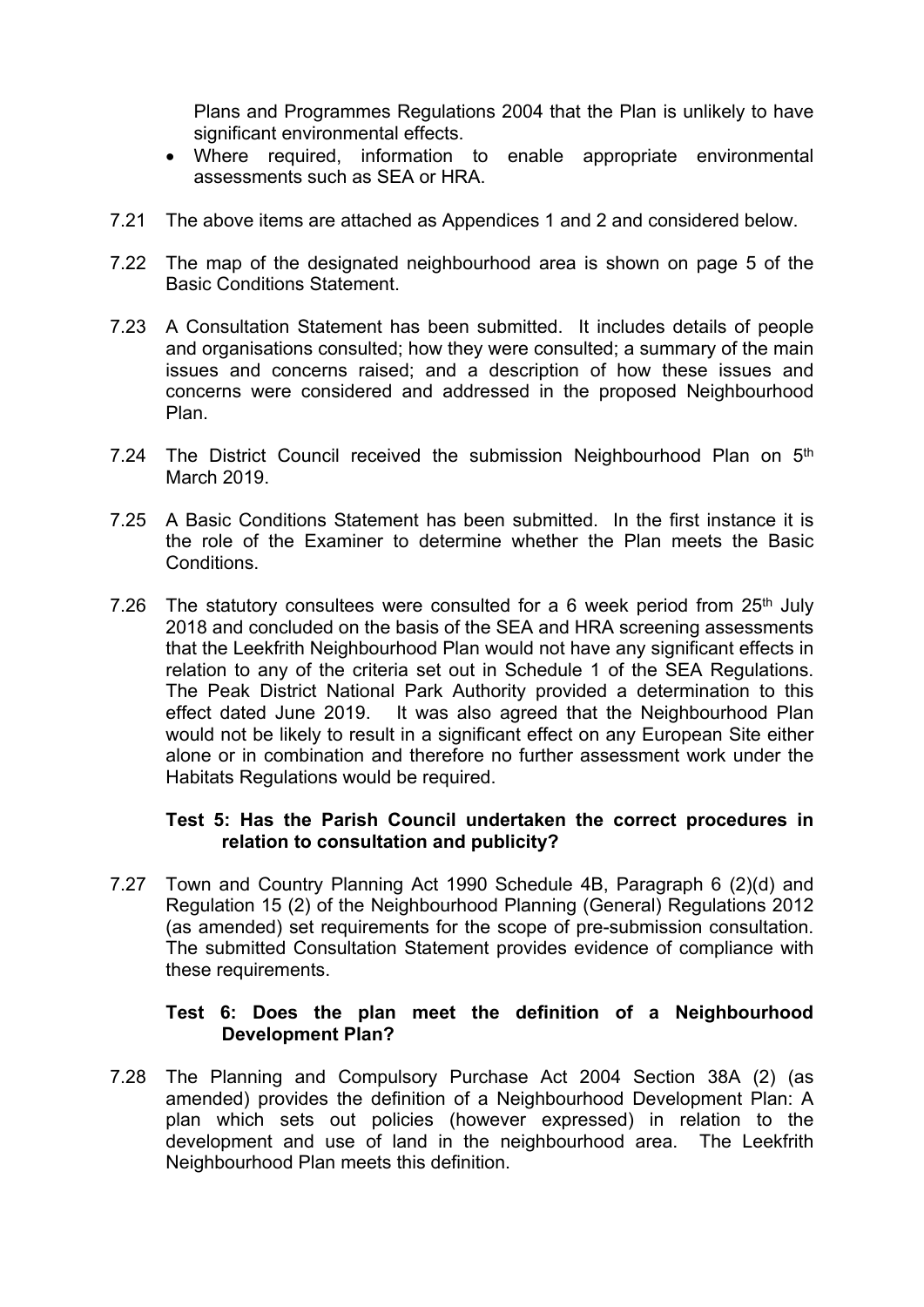# **Test 7: Does the Plan specify the period it covers?**

- 7.29 The Planning and Compulsory Purchase Act 2004 Section 38B (1)(a) provides that a Plan must specify the period for which it is to have effect.
- 7.30 The Leekfrith Neighbourhood Plan period is given as 2019 2033.

# **Test 8: Does the Plan include provisions relating to "excluded development"?**

- 7.31 The Planning and Compulsory Purchase Act 2004 Section 38B (1)(b) provides that a Plan may not include any provisions relating to "excluded development" as defined by Section 61K of the Town and Country Planning Act 1990. Excluded development includes: development that consists of a county matter eg relating to minerals; any operation relating to waste development; development falling within Annex 1 to Council Directive 85/337/EEC (Environmental Impact Assessment) eg oil refineries, power stations, radioactive waste disposal, motorways, airports, toxic and dangerous waste disposal; or a nationally significant infrastructure project.
- 7.32 The Leekfrith Neighbourhood Plan does not include any policies or proposals relating to excluded development.

## **Test 9: Does the plan relate to more than one Neighbourhood Area?**

- 7.33 The Planning and Compulsory Purchase Act 2004 Section 38B (1)(c) provides that a Plan may not relate to more than one neighbourhood area.
- 7.34 The Leekfrith Neighbourhood Plan relates only to the designated Leekfrith Neighbourhood Area.

## **Conclusion of tests**

7.35 The submitted Leekfrith Neighbourhood Plan is considered to meet the legislative requirements.

#### **Next steps**

- 7.36 Where the draft Neighbourhood Plan submitted to a local planning authority meets the requirements in the legislation, the Local Planning Authority must publicise the neighbourhood plan for a minimum of six weeks, invite comments, notify any consultation body referred to in the Consultation Statement and send the draft neighbourhood plan to independent examination.
- 7.37 Following examination, the Council will determine, based on the Examiners report, whether or not to take the plan forward to a public referendum.
- 7.38 A timetable for next steps is proposed as follows: